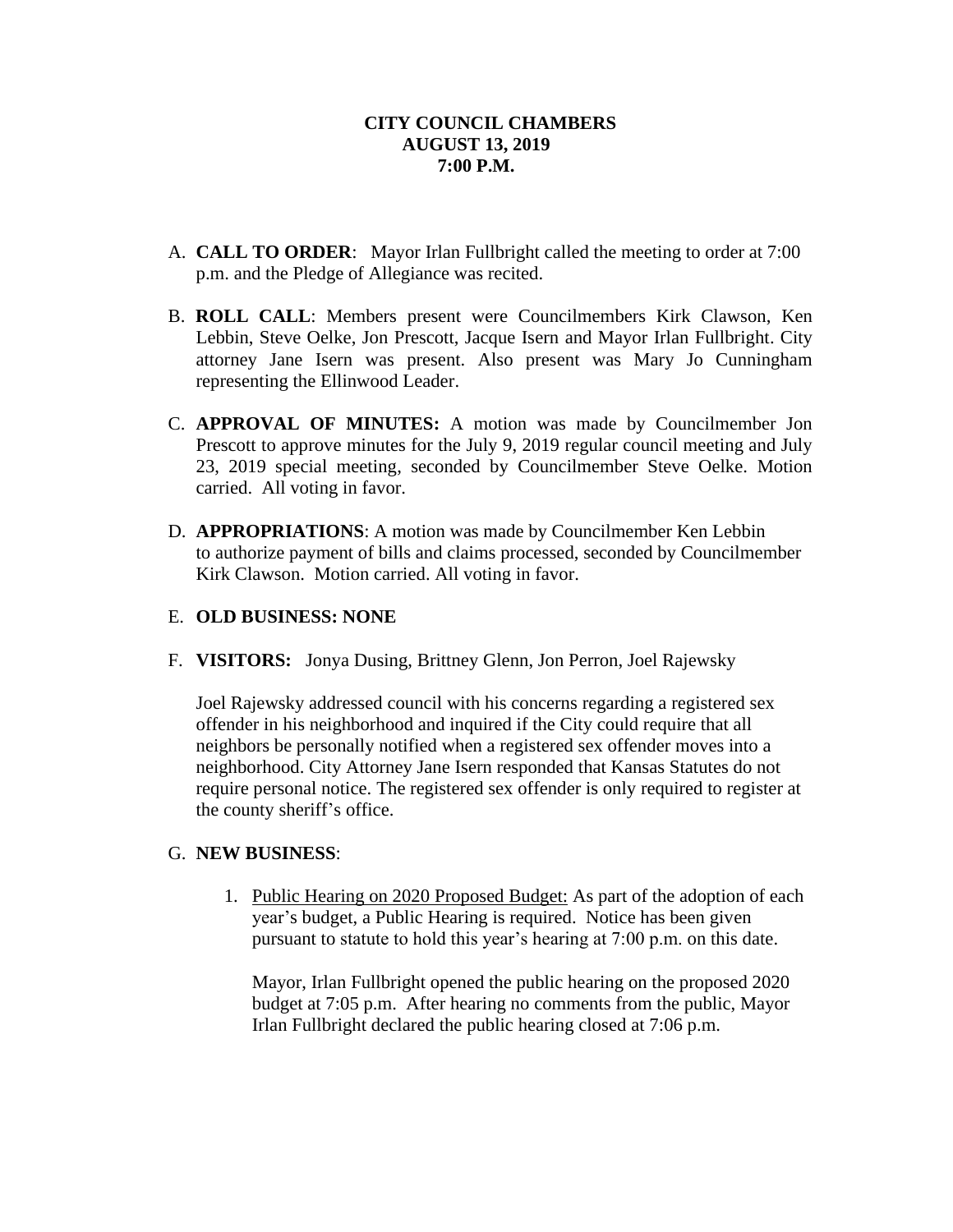2. Consideration of Budget for Approval: At the conclusion of the public hearing, the Council considers adoption of the proposed budget. An ordinance must be passed adopting the budget. Adoption of the proposed budget does not require spending the amounts adopted; however, the adopted budget allows those amounts to be utilized when necessary.

A motion was made by Councilmember Jacque Isern to approve the 2020 proposed budget and adopt Ordinance 2019-10, an ordinance approving, adopting and appropriating, by fund the budget of the City of Ellinwood, Kansas for the year beginning January 1, 2020, seconded by Councilmember Jon Prescott. Motion carried. All voting in favor

3. Adoption of New Zoning Ordinance: Presented to council was Ordinance 2019-11 that repeals the current zoning regulations in the City Code and adopts new zoning regulations that were recently approved by the Planning Commission at the conclusion of the Planning Commission public hearing held July 15, 2019.

A motion was made by Councilmember Ken Lebbin to adopt Ordinance 2019-11, an ordinance regulating zoning within the corporate limits of the City of Ellinwood, Kansas and incorporating by reference the zoning ordinance submitted by the Planning Commission, seconded by Councilmember Steve Oelke. Motion carried. All voting in favor.

4. Resolution Establishing Zoning Variance Rates: Presented to council was Resolution 81319, a resolution establishing fees and costs for application for variance or zoning change with the City of Ellinwood, Kansas.

A motion was made by Councilmember Jon Prescott to adopt Resolution 81319, as presented above, seconded by Councilmember Kirk Clawson. Motion carried. All voting in favor.

5. Executive Session – Review of Confidential Information of Individual Delinquent Utility Accounts: An executive session was requested to review the list of delinquent utility accounts. A motion was made by Councilmember Ken Lebbin to recess into executive session pursuant to KSA 45-221 (a) (26) for the review of delinquent utility account information. Executive session will last for ten (10) minutes beginning at 7:25 p.m. until 7:35 p.m. and council will reconvene in council chambers at that time. Persons to remain for the executive session are the governing body, city administrator, city clerk, and city attorney. Motion seconded by Councilmember Kirk Clawson. Motion carried. All voting in favor. The governing body recessed into executive session at 7:25 p.m.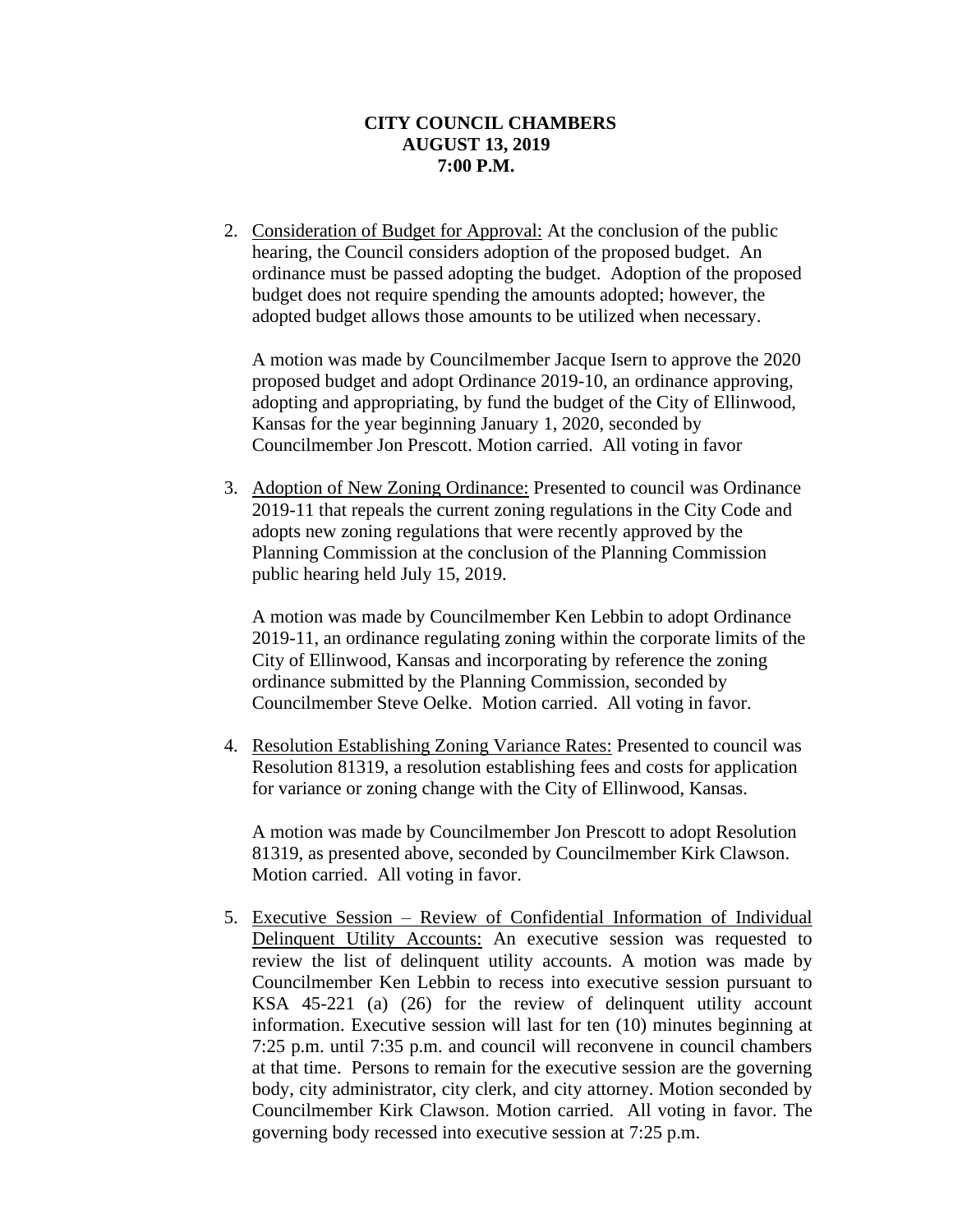Meeting reconvened into regular session at 7:35 p.m. No action taken.

- 6. Write Off of Individual Delinquent Utility Accounts: The auditors recommend the City annually review delinquent utility accounts and write off those accounts which are becoming aged. A review and write-off of older accounts provides the City with a more accurate amount of collectible accounts receivable at year end. Although the accounts are written off, the City will continue with collection efforts including referral of the accounts to the State of Kansas Setoff program to offset against tax refunds or funds. The City's percentage of bad debts is very low. A motion was made by Councilmember Steve Oelke to approve for write off, the list of delinquent utility accounts totaling \$10,776.74, seconded by Councilmember Jacque Isern. Motion carried. All voting in favor.
- 7. Executive Session for Discussion of Property Acquisition: An executive session was requested for discussion of the acquisition of real property relating to the flood control project. A motion was made by Councilmember Ken Lebbin to recess into executive session pursuant to KSA 75-4319 (b) (6) for the purpose of discussion of the acquisition of real property relating to the flood control project. Executive session will be for twenty (20) minutes beginning at 7:50 p.m. until 8:10 p.m. and council will reconvene in the council chambers at that time. Persons to remain in executive session are the governing body, city administrator and city attorney. Motion seconded by Councilmember Kirk Clawson. Motion carried. All voting in favor. The governing body recessed into executive session at 7:50 p.m.

Meeting reconvened at 8:10 p.m. No action taken.

8. Executive Session for Discussion of Property Acquisition for Utility Easement: An executive session was requested for discussion of the acquisition of real property for a utility easement. A motion was made by Councilmember Ken Lebbin to recess into executive session pursuant to KSA 75-4319 (b) (6) for the purpose of discussion of the acquisition of real property for a utility easement. Executive session will be for twenty (20) minutes beginning at 8:15 p.m. until 8:35 p.m. and council will reconvene in the council chambers at that time. Persons to remain in executive session are the governing body, city administrator and city attorney. Motion seconded by Councilmember Jon Prescott. Motion carried. All voting in favor. The governing body recessed into executive session at 8:15 p.m.